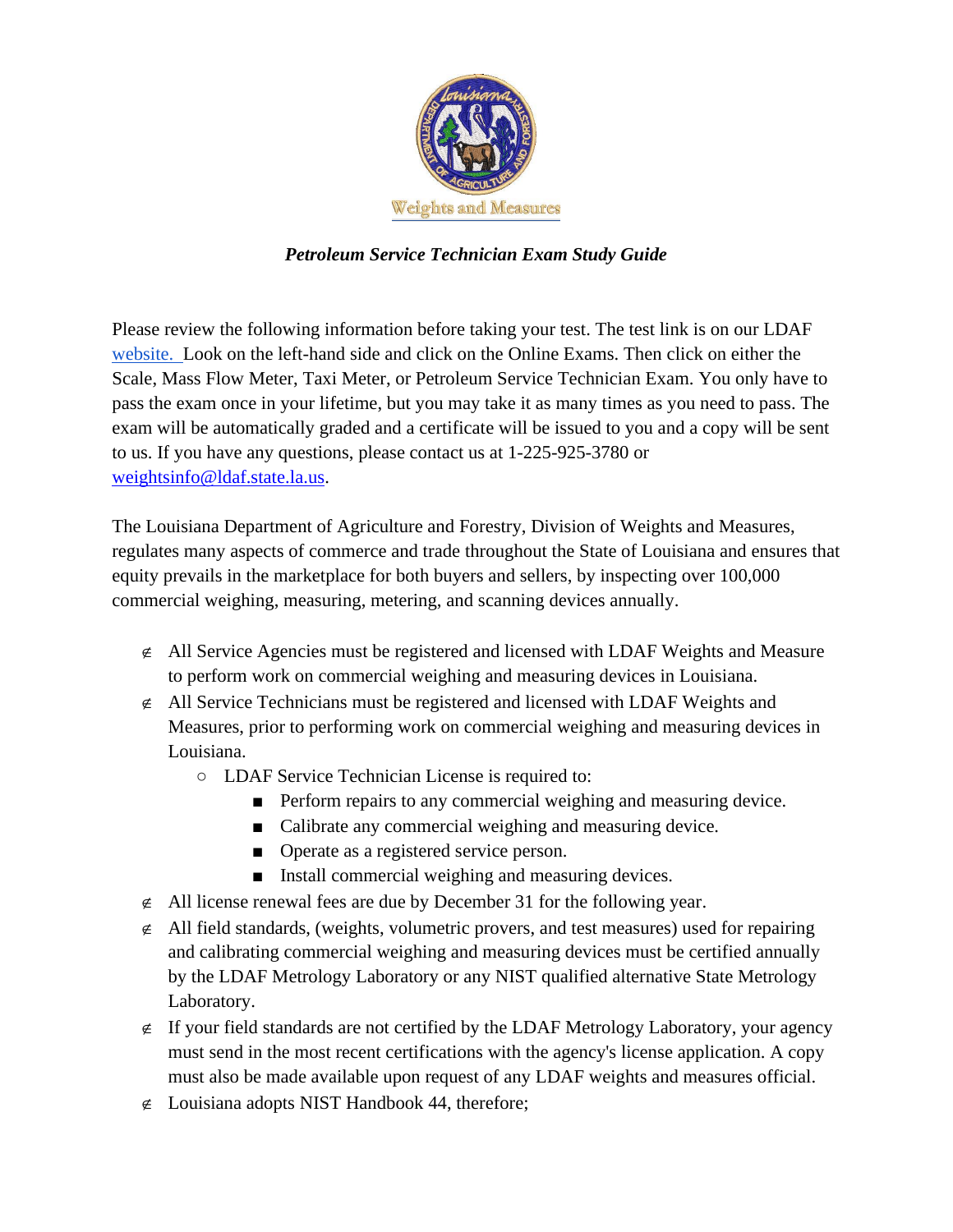

- all commercial weighing and measuring devices and components must be NTEP approved and installed in accordance with their NTEP Certificate of Conformance, and manufacturer guidelines.
- All devices must be suitable for their intended use.
- All repairs and tests must be completed in conformance with Handbook 44.
- Only Repairs and replacements that bring the device back into conformance with NTEP approved factory conditions may be performed.
- The performance goal of every commercial weighing and measuring device is to be as close to zero error as possible.
- $\epsilon$  Every Service technician must have a thorough working knowledge of all appropriate weights and measures laws, orders, rules, and regulations.
- $\epsilon$  A Placed in Service Report must be submitted to LDAF Weights and Measures using the electronic Jot-Form link within 10 days of servicing and repairing any commercial weighing and measuring device.
	- The Jot-Form link can be found on the LDAF website under the consumer protection weights and measures section.
- $\epsilon$  The service technician may remove a red tag from a retail motor fuel device to perform testing and repairs. The red tag must be securely reattached to the device after the repairs are completed.
- $\epsilon$  Any violation of Weights and Measures Law, Rules, and Regulations may result in a \$500 fine per day per violation.
- $\epsilon$  General Requirements for retail motor fuel dispensers:
	- All retail motor fuels dispensers shall be able to display conspicuously on each side the identity of the product being dispensed.
	- All dispensers must clearly label the octane rating of the product/ products being offered for sale.
	- All unleaded motor fuel containing between 1 and 10 percent ethanol must be labeled with an appropriate ethanol declaration
		- Ex: Contains Ethanol, May Contain Ethanol, Contains up to 10% Ethanol etc...
	- All diesel fuel offered for sale must be identified by grade such as No1-D, No2-D, etc.
	- When a motor fuel dispenser is equipped with a price computing element the dispenser shall accurately compute the total sales price of the product at the offered unit price.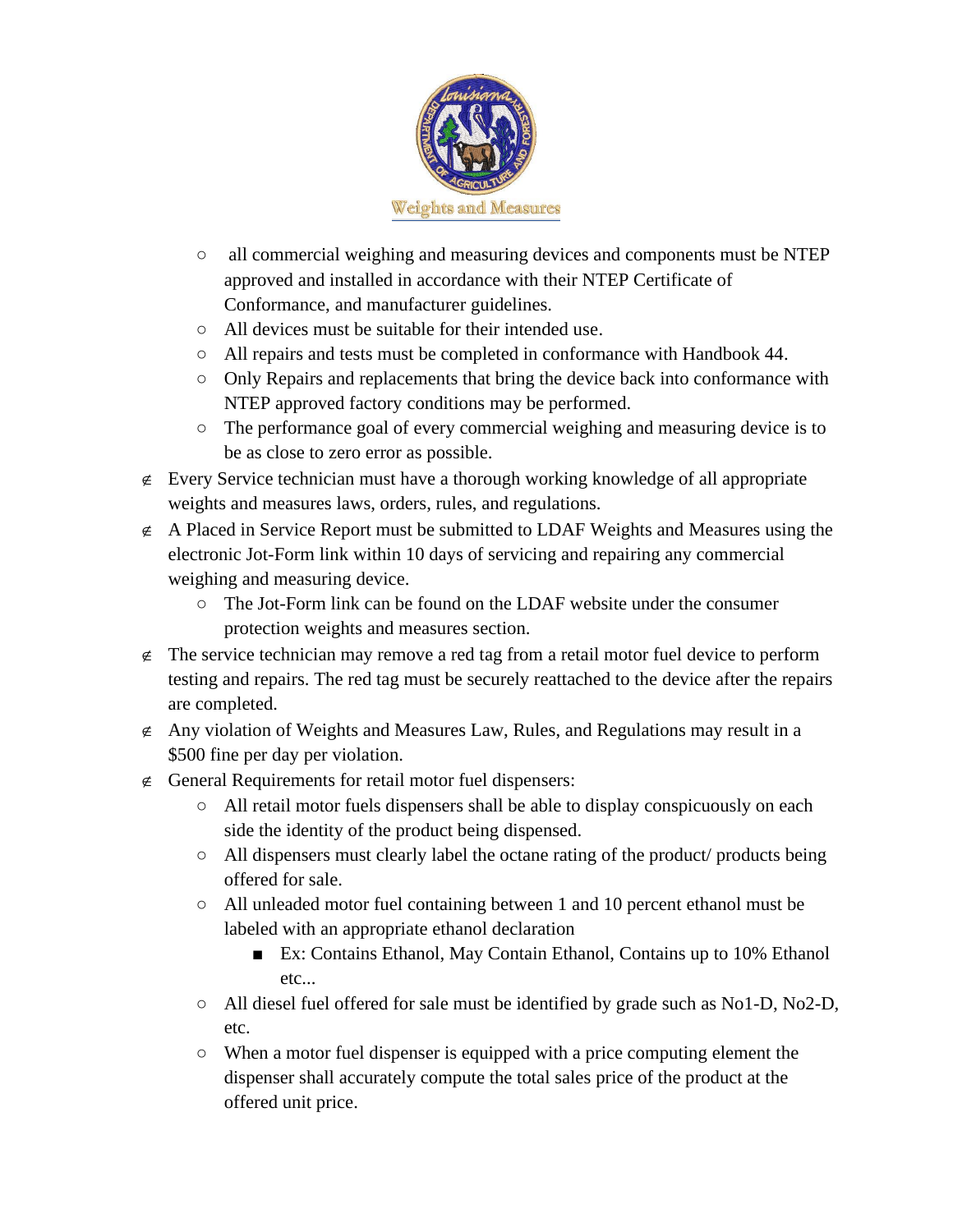

- $\notin$  All retail motor fuel dispensers must be calibrated to within the tolerance limits set forth in *NIST handbook 44 Section 3.30 Table T.2.*
	- Retail motor fuel dispensers tolerances are: Small capacity meters <30gpm
		- Acceptance tolerance:  $+/- 3$  cubic inches at five gallons.
		- Maintenance Tolerance:  $+/-$  6 cubic inches at five gallons.
		- Large capacity meters >30gpm
			- Acceptance tolerance:  $+/- 46.2$  cubic inches at 100 gallons.
			- Maintenance Tolerance:  $+/-$  69.3 cubic inches at 100 gallons.
- $\epsilon$  Louisiana has its own specific Weights and Measures Law and Rules and Regulations that supersede *NIST handbook 44.* These specific rules and regulations can be found in the Louisiana Revised Statutes.
- $\epsilon$  Some of these rules and regulations are listed below:
	- Motor Fuel storage tank moisture( water) accumulation limits:
		- $\blacksquare$  No water phase greater than 6mm  $(½ in)$  in the storage tank of gasolinealcohol blende, aviation gasoline, and aviation turbine fuel.
		- No water phase greater than 50mm (2in) in the storage tank of biodiesel, diesel, gasoline (non ethanol), or kerosene
		- The fill connection of any petroleum product storage tank or vessel shall be permanently, plainly, and visibly marked as to the product contained.
		- When the fill device is marked by means of color-coded, the color code shall be conspicuously displayed at the place of business.
		- Louisiana law requires that no person shall sell at retail any petroleum product in a manner that fails to comply with law or regulations promulgated by the commissioner.
		- All equipment in service and all mechanisms and devices attached thereto or used in connection therewith shall be continuously maintained in proper operating condition throughout the period of such service.
		- Examples that will cause a device to be taken out of service:
			- Leaking discharge hose or nozzle.
			- Leaking pump
			- Obscured or inoperable customer displays.
			- Faulty anti drain mechanisms.
			- Abnormal performance of the device.
			- Water in the fuel being dispensed.